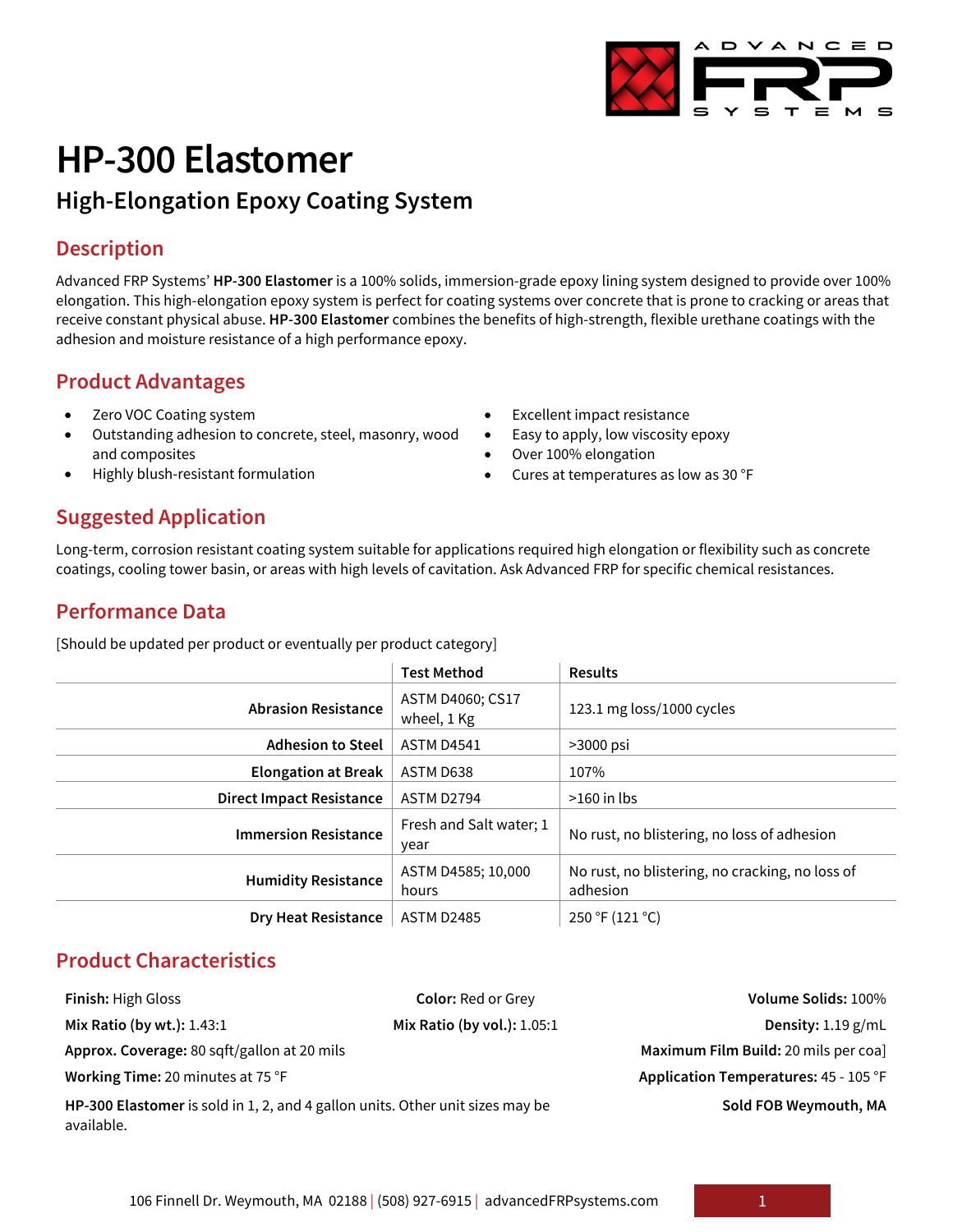

# **Cure Schedule**

| <b>Cures for Application</b>    | 50 °F (10 °C) | 75 °F (24 °C)  | 100 °F (38 °C) |
|---------------------------------|---------------|----------------|----------------|
| Dry to Touch                    | 8 hours       | 4 hours        | 2 hours        |
| Dry Hard                        | 12 hours      | 6 hours        | 4 hours        |
| Overcoat Window                 | 7 - 120 hours | $4 - 96$ hours | $2 - 60$ hours |
| <b>Cures for Service</b>        | 50 °F (10 °C) | 75 °F (24 °C)  | 100 °F (38 °C) |
|                                 |               |                |                |
| Atmospheric                     | 18 hours      | 12 hours       | 8 hours        |
| Water Immersion                 | 36 hours      | 24 hours       | 18 hours       |
| <b>Full Chemical Resistance</b> | 96 hours      | 72 hours       | 48 hours       |

*Contact Advanced FRP Systems for elevated temperature post-cure information. Elevated temperature cures will increase chemical resistance and reduce return to service time.*

# **Application Information**

#### *All Advanced FRP Systems products should be installed by a certified applicator or with direct oversight by Advanced FRP Systems, Inc. This data sheet provides general application guidelines for HP-300 Elastomer.*

#### *Contact Advanced FRP Systems for more information if your project has detailed coating specifications.*

Ensure air and substrate temperatures are between 45-105 °F and relative humidity is below 95%. Follow surface preparation guidelines below prior to coating.

Pour all of Part A – Hardener into Part B – Base and mix with low speed power agitator for 2-3 minutes. Using a paint stick or spatula, thoroughly scrape sides and bottom of unit. Mix with power mixer for an additional 2 minutes. Do not dilute Advanced FRP products.

**HP-300 Elastomer** can be applied via brush, roller, conventional airless spray equipment or plural component, airless spray equipment. Consult Advanced FRP Application Guidelines for information on spraying **HP-300 Elastomer**.

Stripe coating of all crevices, weld seems, corners and sharp angles is an essential part of good coating practices and should be done for all immersion services. Heavily pitted areas should be filled with **FRP Repair Putty** or other Advanced FRP resurfacing material prior to coating.

**HP-300 Elastomer** should be applied at 10 – 30 mils per coat in 1 – 3 coats according to the specification for your project. General water immersion requires 2 coats at 40 mils DFT. Atmospheric corrosion requires 1 coat at 10-15 mils DFT.

After the coating system has cured, the dry film thickness should be measured by non-destructive dry film thickness gauges to verify minimum application thickness. The coating system should be free of all pinholes and holidays which can be tested through high voltage spark testing. The cured film should be essentially free of runs, sags, inclusions, and other defects. All coating deficiencies should be repaired and allowed to cure prior to return to service.

#### **Surface Preparation**

**Steel (Immersion Service):** Remove all oil and grease from surface with an SSPC-SP 1 Solvent Wipe prior to blasting. Check for chlorides on the surface and remove if present with suitable wash. Abrasive Blast to an SSPC-SP -10 Near white metal blast with a sharp angular profile of 2 – 3 mils (50 – 75 microns).

**Steel (Atmospheric Corrosion):** Remove all oil and grease from surface with an SSPC-SP 1 Solvent Wipe. Minimum surface preparation of SSPC-SP 2 Hand Tool Cleaning must be performed. For enhanced performance, an SSPC-SP 6 Commercial Blast Cleaning with an angular surface profile of 1.5+ mils should be used.